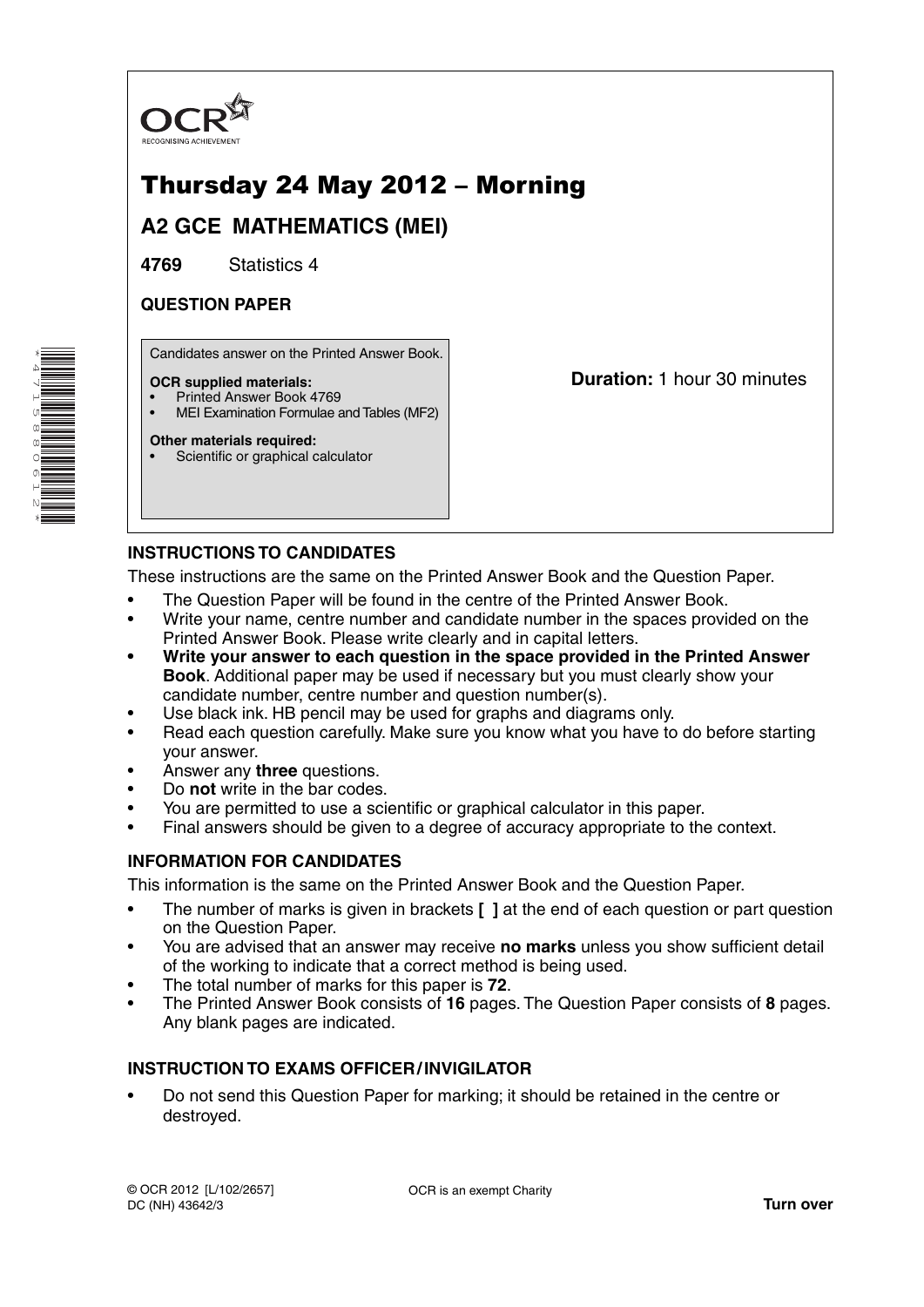#### *Option 1: Estimation*

**1** In a certain country, any baby born is equally likely to be a boy or a girl, independently for all births. The birthweight of a baby boy is given by the continuous random variable  $X_B$  with probability density function (pdf)  $f_B(x)$  and cumulative distribution function (cdf)  $F_B(x)$ . The birthweight of a baby girl is given by the continuous random variable  $X_G$  with pdf  $f_G(x)$  and cdf  $F_G(x)$ .

The continuous random variable *X* denotes the birthweight of a baby selected at random.

 **(i)** By considering

$$
P(X \le x) = P(X \le x | boy) P(boy) + P(X \le x | girl) P(girl),
$$

find the cdf of *X* in terms of  $F_B(x)$  and  $F_G(x)$ , and deduce that the pdf of *X* is

$$
f(x) = \frac{1}{2} \{ f_B(x) + f_G(x) \}.
$$
 [3]

**(ii)** The birthweights of baby boys and girls have means  $\mu_B$  and  $\mu_G$  respectively. Deduce that

$$
E(X) = \frac{1}{2}(\mu_B + \mu_G). \tag{1}
$$

(iii) The birthweights of baby boys and girls have common variance  $\sigma^2$ . Find an expression for E(*X*<sup>2</sup>) in terms of  $\mu_B$ ,  $\mu_G$  and  $\sigma^2$ , and deduce that

$$
Var(X) = \sigma^2 + \frac{1}{4}(\mu_B - \mu_G)^2.
$$
 [7]

- **(iv)** A random sample of size 2*n* is taken from all the babies born in a certain period. The mean birthweight of the babies in this sample is  $\overline{X}$ . Write down an approximation to the sampling distribution of  $\overline{X}$  if *n* is large. **[4]**
- **(v)** Suppose instead that a stratified sample of size 2*n* is taken by selecting *n* baby boys at random and, independently, *n* baby girls at random. The mean birthweight of the 2*n* babies in this sample is  $\overline{X}_{st}$ . Write down the expected value of  $\overline{X}_{st}$  and find the variance of  $\overline{X}_{st}$ . [4]
- (vi) Deduce that both  $\overline{X}$  and  $\overline{X}_{st}$  are unbiased estimators of the population mean birthweight. Find which is the more efficient. **[5]**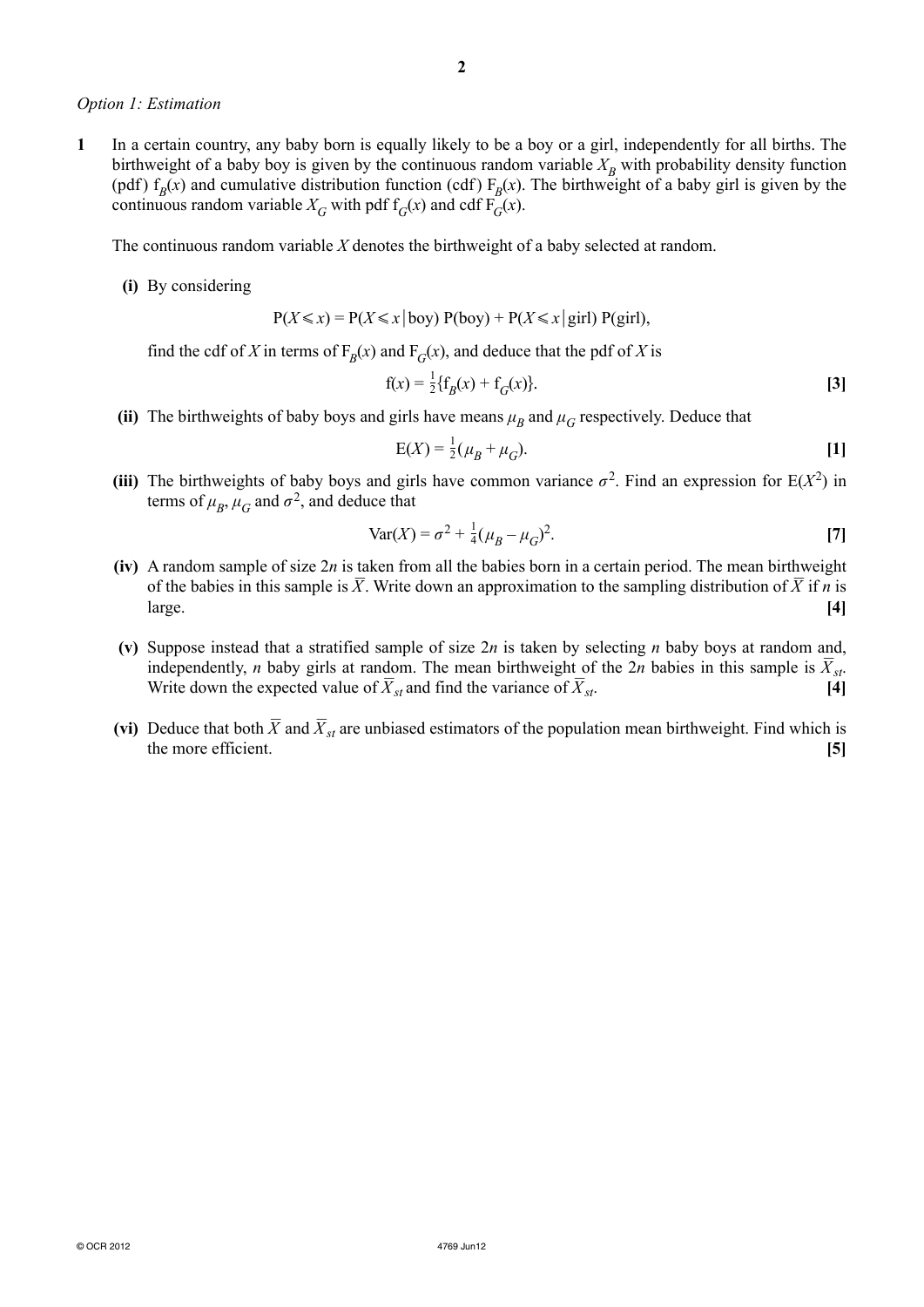#### *Option 2: Generating Functions*

- **2** The random variable  $X(X = 1, 2, 3, 4, 5, 6)$  denotes the score when a fair six-sided die is rolled.
	- **(i)** Write down the mean of *X* and show that  $Var(X) = \frac{35}{12}$ .  $\frac{33}{12}$ . **[3]**
	- **(ii)** Show that  $G(t)$ , the probability generating function (pgf) of *X*, is given by

$$
G(t) = \frac{t(1 - t^6)}{6(1 - t)}.
$$
 [2]

The random variable  $N (N = 0, 1, 2, ...)$  denotes the number of heads obtained when an unbiased coin is tossed repeatedly until a tail is first obtained.

- (iii) Show that  $P(N = r) = (\frac{1}{2})^{r+1}$  for  $r = 0, 1, 2, ...$  [1]
	- **(iv)** Hence show that H(*t*), the pgf of *N*, is given by H(*t*) =  $(2 t)^{-1}$ .  $\begin{bmatrix} -1 \end{bmatrix}$ . **[2]**
	- **(v)** Use H(*t*) to find the mean and variance of *N*. **[4]**

A game consists of tossing an unbiased coin repeatedly until a tail is first obtained and, each time a head is obtained in this sequence of tosses, rolling a fair six-sided die. The die is not rolled on the first occasion that a tail is obtained and the game ends at that point. The random variable  $Q$  ( $Q = 0, 1, 2, ...$ ) denotes the total score on all the rolls of the die. Thus, in the notation above,  $Q = X_1 + X_2 + ... + X_N$  where the  $X_i$  are independent random variables each distributed as *X*, with  $Q = 0$  if  $N = 0$ . The pgf of *Q* is denoted by  $K(t)$ . The familiar result that the pgf of a sum of independent random variables is the product of their pgfs does **not** apply to K(*t*) because *N* is a random variable and not a fixed number; you should instead **use without proof** the result that  $K(t) = H(G(t))$ .

(vi) Show that 
$$
K(t) = 6(12 - t - t^2 - ... - t^6)^{-1}
$$
. [4]

[Hint. 
$$
(1 - t^6) = (1 - t)(1 + t + t^2 + ... + t^5)
$$
.]

- **(vii)** Use  $K(t)$  to find the mean and variance of *Q*. [6]
- **(viii)** Using your results from parts **(i)**, **(v)** and **(vii)**, verify the result that (in the usual notation for means and variances)

$$
\sigma_Q^2 = \sigma_N^2 \mu_X^2 + \mu_N \sigma_X^2.
$$
 [2]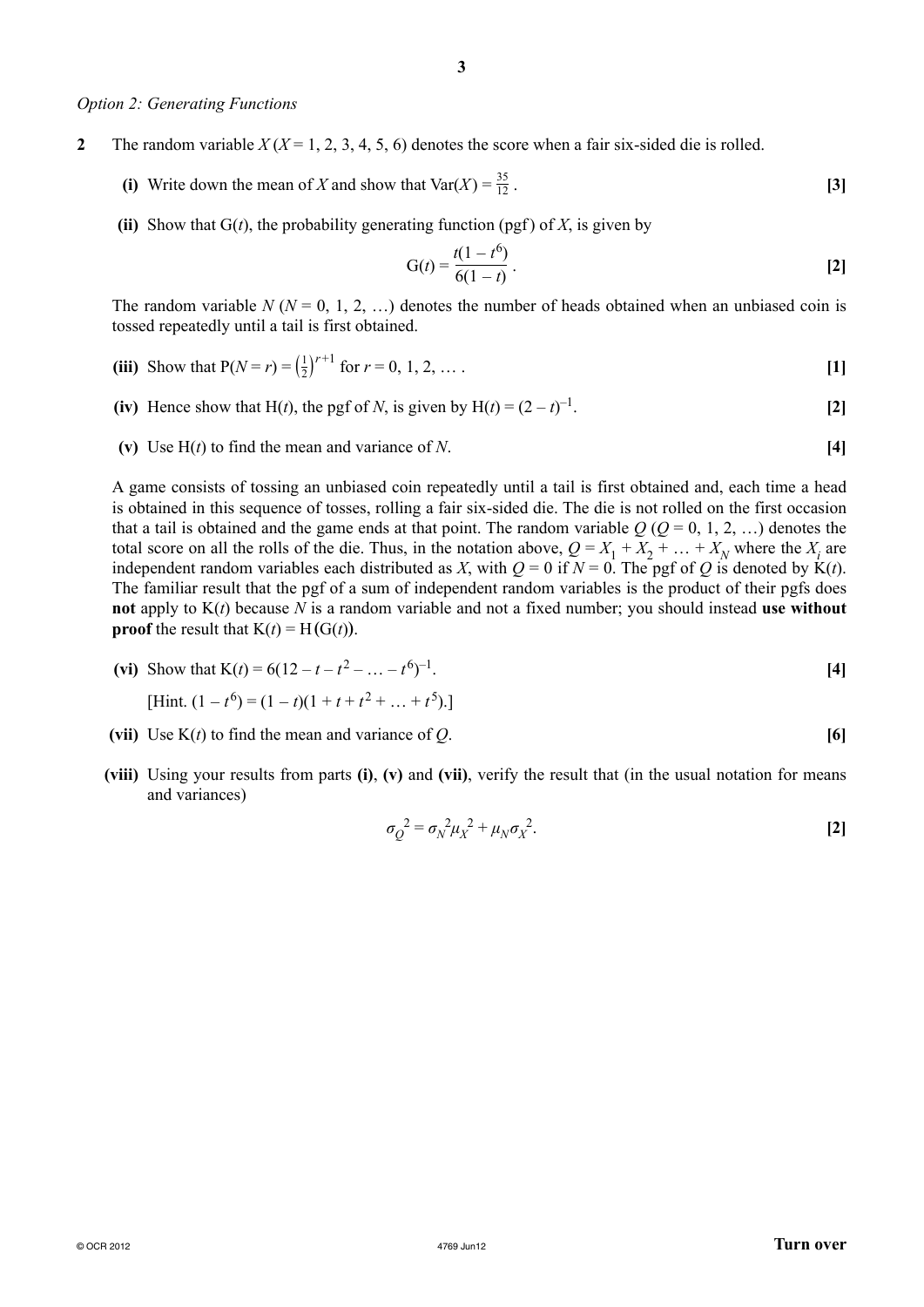### *Option 3: Inference*

**3** At an agricultural research station, trials are being made of two fertilisers, A and B, to see whether they differ in their effects on the yield of a crop. Preliminary investigations have established that the underlying variances of the distributions of yields using the two fertilisers may be assumed equal. Scientific analysis of the fertilisers has suggested that fertiliser A may be inferior in that it leads, on the whole, to lower yield. A statistical analysis is being carried out to investigate this.

The crop is grown in carefully controlled conditions in 14 experimental plots, 6 with fertiliser A and 8 with fertiliser B. The yields, in kg per plot, are as follows, arranged in ascending order for each fertiliser.

Fertiliser A 9.8 10.2 10.9 11.5 12.7 13.3 Fertiliser B 10.8 11.9 12.0 12.2 12.9 13.5 13.6 13.7

- **(i)** Carry out a Wilcoxon rank sum test at the 5% significance level to examine appropriate hypotheses. **[9]**
- **(ii)** Carry out a *t* test at the 5% significance level to examine appropriate hypotheses. **[11]**
- **(iii)** Goodness of fit tests based on more extensive data sets from other trials with these fertilisers have failed to reject hypotheses of underlying Normal distributions. Discuss the relative merits of the analyses in parts **(i)** and **(ii)**. **[4]**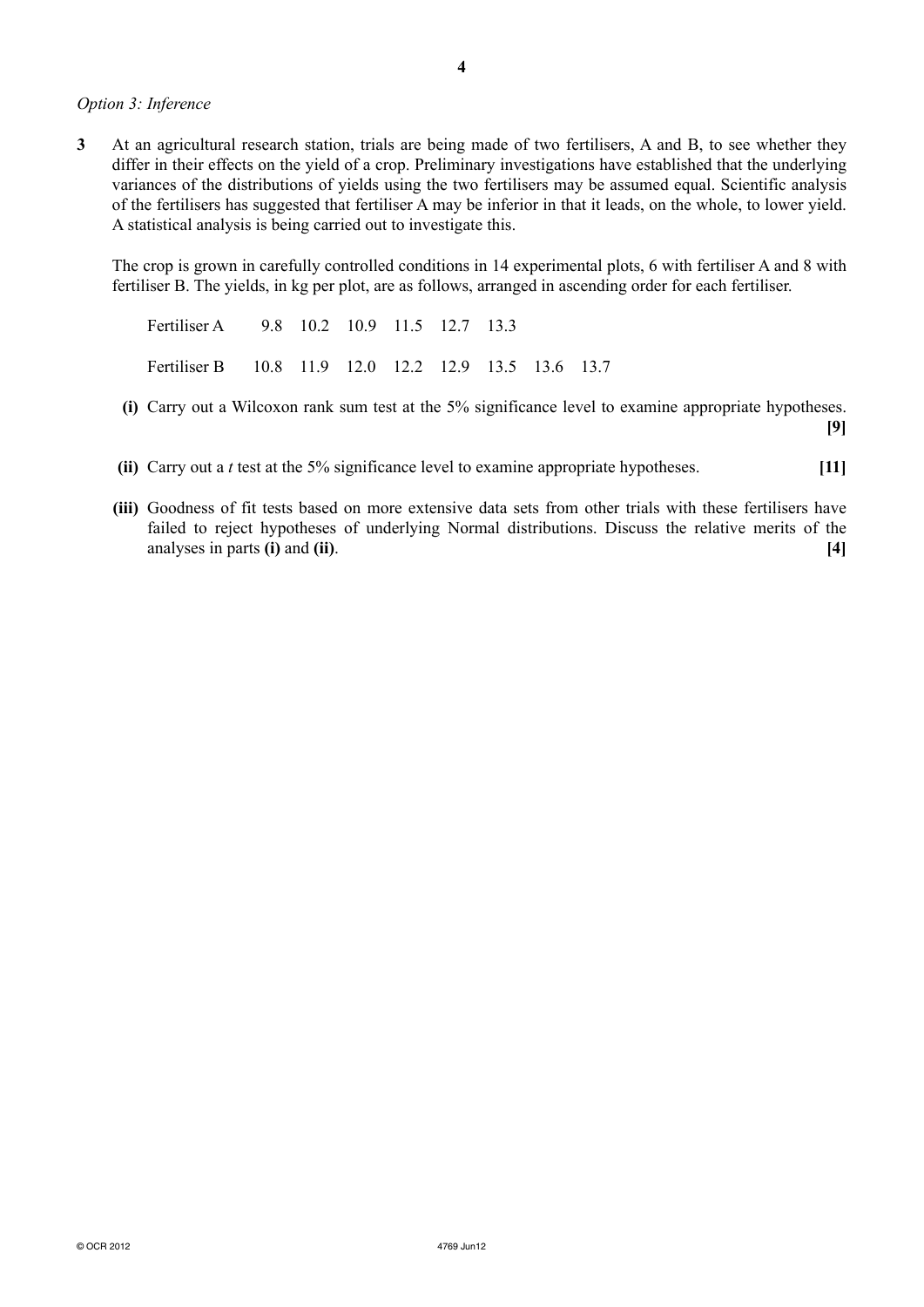*Option 4: Design and Analysis of Experiments*

**4 (i)** In an engineering research laboratory, a study is being made of the strength of steel girders supplied by four different manufacturers. Four techniques for casting the girders are to be used, as are four slightly different chemical compositions of the steel. Sixteen girders are to be supplied for testing purposes, four by each manufacturer.

Name an experimental design that should be used for allocating the work to the manufacturers in such a way that any differences in strength of girders between the different manufacturers can be studied, whether or not there are consistent differences resulting from the casting techniques or from the chemical compositions. Give an example of a suitable layout of the experiment. **[5]**

 **(ii)** After initial investigation, it is decided that differences in strength resulting from the casting techniques or the chemical compositions can be ignored. A one-way analysis of variance is therefore carried out on the results, which are as follows, measured in a convenient unit.

| Manufacturer |       |       |       |
|--------------|-------|-------|-------|
|              | B     | C     |       |
| 109.4        | 114.4 | 114.8 | 115.1 |
| 110.0        | 113.1 | 113.7 | 114.0 |
| 110.9        | 113.5 | 115.4 | 114.7 |
| 110.3        | 112.5 | 114.3 | 115.6 |

### Strength of girder

[The sum of these data items is 1811.7 and the sum of their squares is 205 202.57.]

Construct the usual one-way analysis of variance table. Carry out the appropriate test and report your conclusion. **[12]**

 **(iii)** Using the customary notation, write down the usual model underlying the one-way analysis of variance. Carefully interpret the terms in this model. State the assumptions that are usually made for the error term in the model. **[7]**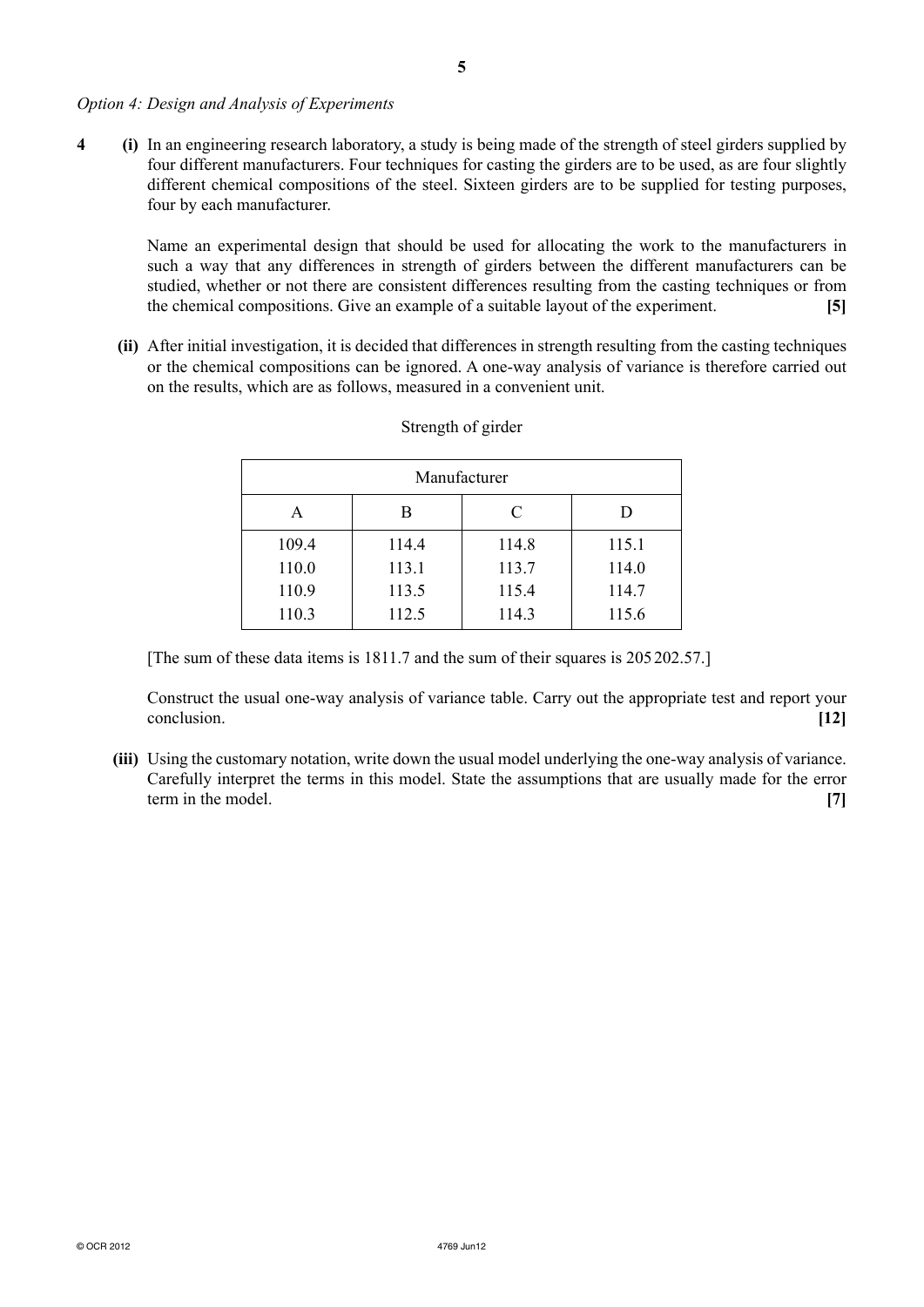# **BLANK PAGE**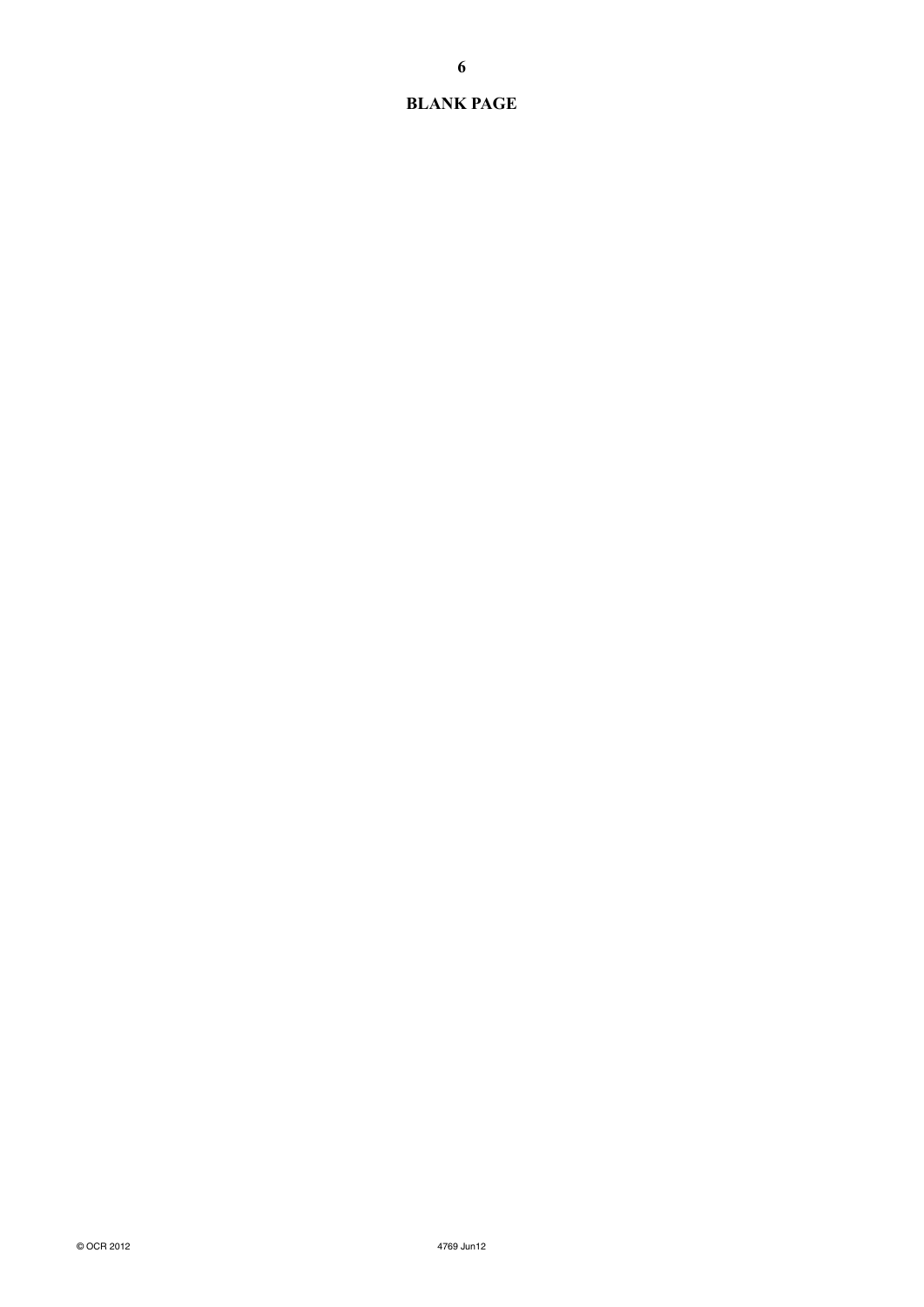# **BLANK PAGE**